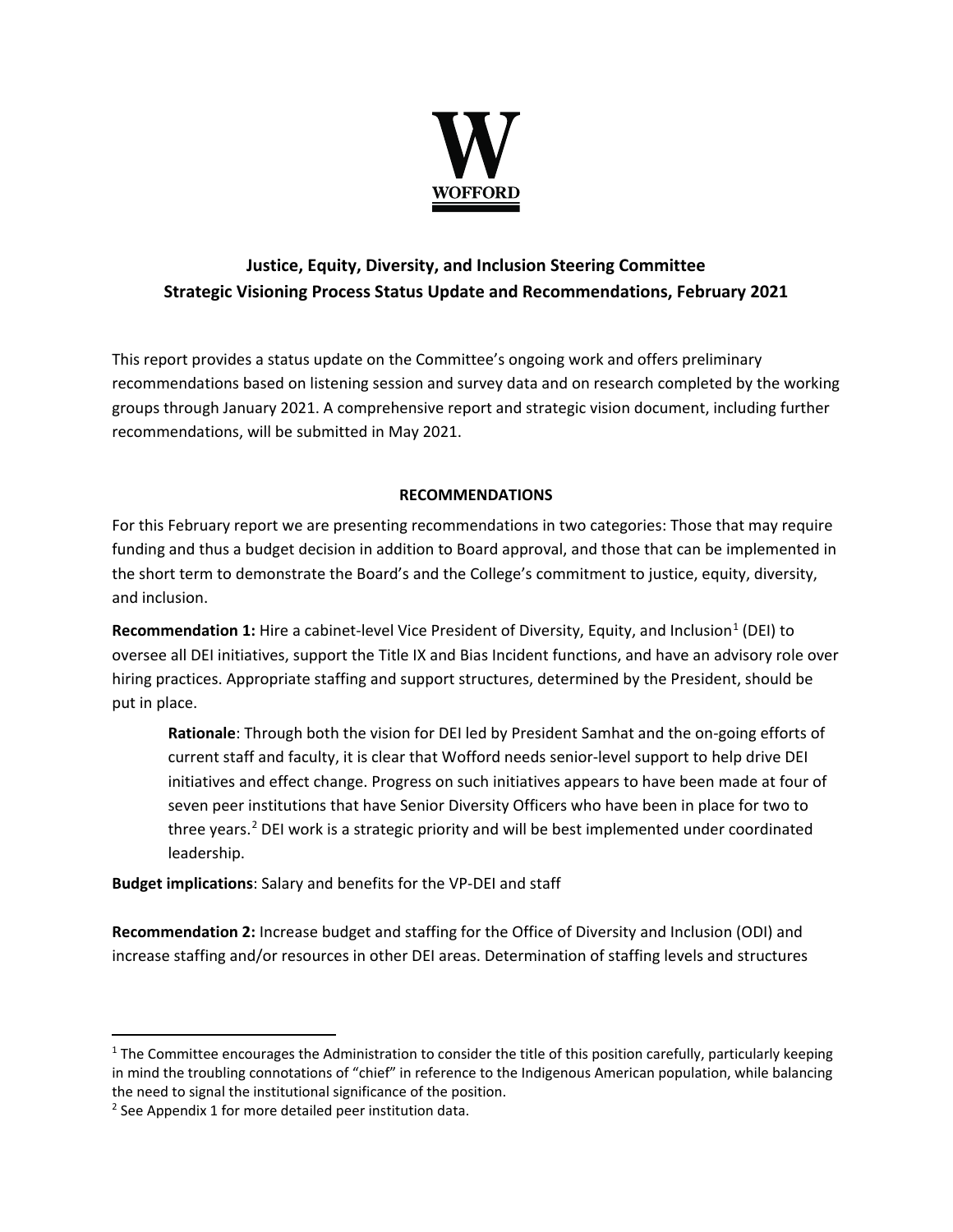should be guided by a thorough assessment of DEI best practices, current policies, and procedures.<sup>[3](#page-1-0)</sup> Our research has identified three specific needs with regard to staffing and resources:

- a. Additional staff and budgetary support for the ODI
- b. Expertise in National Panhellenic Council (NPHC) organizations and sufficient staff time to devote to chartering and supporting NPHCs
- c. Expertise in DEI for Athletics and sufficient staff time to devote to supporting student-athletes with DEI issues.

The Committee recommends additional support in ODI as the most urgent of the needs listed in recommendation 2, and recommends resources be devoted to the other two needs with timing and structures that will support the work of the VP-DEI. Those working on these needs would ideally report to the VP-DEI.

**Rationale**: The staff and faculty-administrators currently and recently doing DEI work report that the current structures do not allow for consistent and effective support of students. These three recommended priorities for resources would address identified, urgent needs to support our students.<sup>[4](#page-1-1)</sup>

- a. Additional support in ODI would ensure that necessary programming is planned and implemented effectively and help with the stretched resources and excessive work currently falling on that office.
- b. Knowledgeable and dedicated attention to NPHC organizations would provide the necessary structure to support the reestablishment and chartering of campus-based NPHCs, which function quite differently and have very different support needs than other Greek organizations. The importance of Greek life as reported in listening sessions and surveys adds urgency to this need.
- c. Athletics currently has no dedicated staff in place to ensure that students who identify as Black and Indigenous People of Color (BIPOC) are appropriately supported, their needs addressed and that the department adheres to best practices regarding issues related to DEI. Conversations with the Athletics director indicate recognized need and support for dedicated resources in this area.

**Budget implications:** Salaries and benefits, administrative support

In considering Recommendations 1 and 2, we invite the Board and College leadership to consider the following questions:

- What structures will help recruit and support a successful VP-DEI?
- What structures and metrics will allow the VP-DEI to measure impact and make data-informed decisions for setting future priorities?

<span id="page-1-0"></span><sup>&</sup>lt;sup>3</sup> The committee is prepared to provide more guidance on these decisions as needed.

<span id="page-1-1"></span><sup>&</sup>lt;sup>4</sup> See Appendix 2 for peer institution data and further explanation of these roles.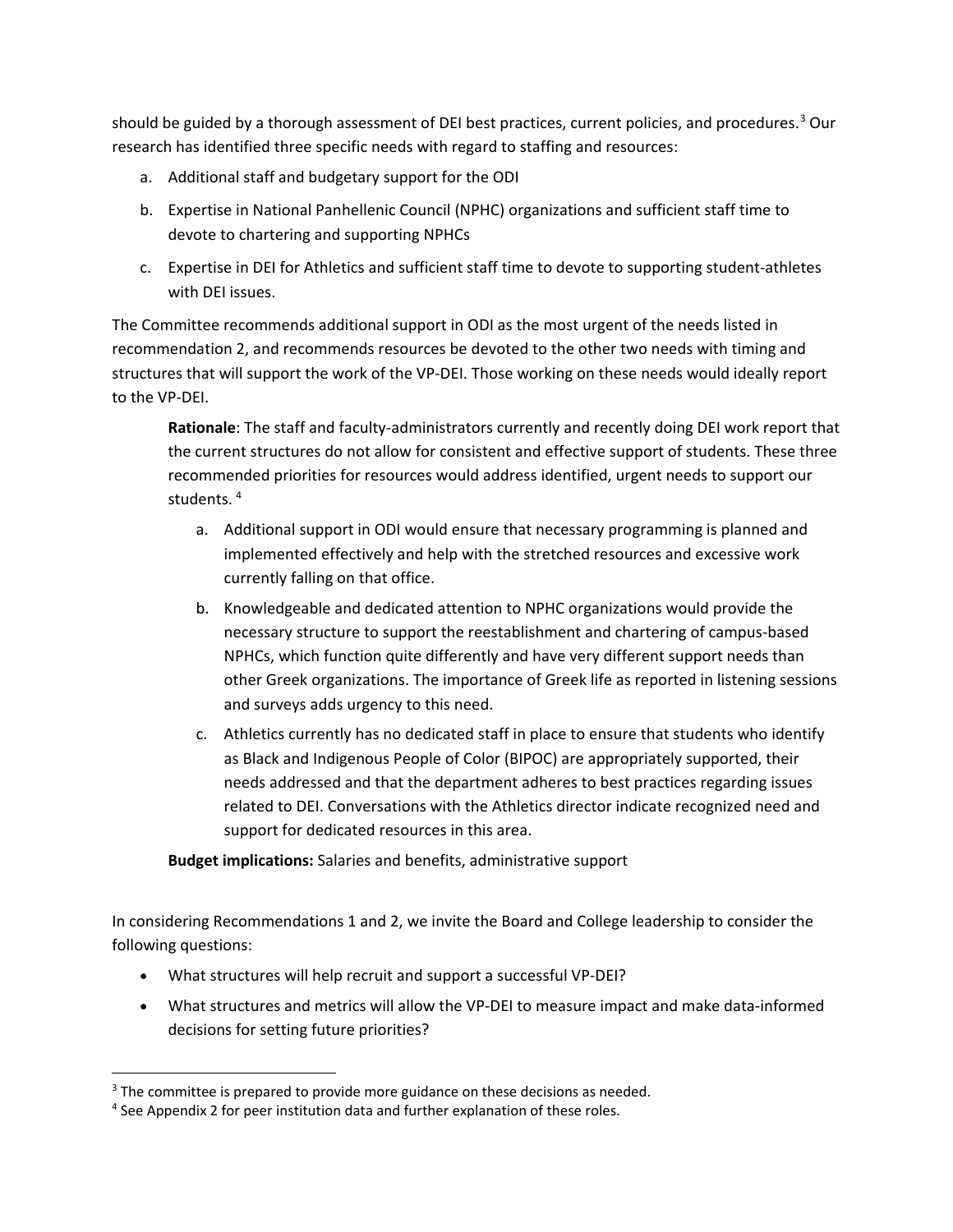**Recommendation 3**: Continue the Teach.Equity.Now (T.E.N.) Fellows program to support a cohort of 20 faculty and/or staff each year. The program, in its inaugural year, has been successful in training educators to incorporate racial equity principles in Wofford's classrooms and campus culture.<sup>[5](#page-2-0)</sup>

**Rationale:** Wofford's educators must expand their knowledge of diversity, equity, and inclusion if classrooms are to become safe, inclusive spaces for all students. Faculty and staff must be given the support and professional development needed to develop a more thorough understanding of systemic racism in the three spheres: interpersonal, cultural, and institutional along with an awareness of the history of racism in the U.S. (The Provost has informally stated plans to fund the program for at least the next academic year.)

**Budget implications**: \$30,000 annual program cost; an additional \$1,000-2,000 for T.E.N. consultant travel to campus

#### **Recommendation 4**: Join the [Universities Studying Slavery](https://slavery.virginia.edu/universities-studying-slavery/) Consortium.

**Rationale**: Wofford will benefit from the expertise and opportunities for collaboration presented by joining the Universities Studying Slavery (USS) consortium.<sup>[6](#page-2-1)</sup> "Created and led by the University of Virginia, the USS represents a multi-institutional collaboration focused in sharing best practices and guiding principles about truth-telling projects addressing human bondage and racism in institutional histories. Member schools are all committed to research, acknowledgment, and atonement regarding institutional ties to the slave trade, to enslavement on campus or abroad, and to enduring racism in school history and practice."<sup>[7](#page-2-2)</sup>

**Budget implications**: There is no cost to join the consortium. The College will be obligated to assign a faculty member to coordinate its involvement with the consortium.

**Recommendation 5**: Establish a fund to create historical markers, plaques, creative/digital displays, and a new Wofford history book to authentically acknowledge and engage Wofford's past and tell an inclusive story that highlights the complex lived experiences of women, people of color, and other historically under-represented groups that have helped make Wofford what it is today.

**Rationale**: The physical landscape and the story that we tell about who we are and how we have come to be as a community is central to establishing a profound sense of belonging and connection to Wofford. Our changing campus landscape and the story we tell about Wofford needs to be updated to reflect a more diverse, inclusive community. This fund is the first of several steps that will be recommended in commemorating our College's complex history and re-imagining our changing campus landscape as we move forward, as a community, in telling the story about our past and the visions for our future.

**Budget implications**: Recommend budget and/or fundraising commitment.

<span id="page-2-0"></span><sup>5</sup> <https://woffordogb.com/2020/03/21/teach-equity-now/>

<span id="page-2-1"></span> $6$  For a listing of Wofford's current memberships in relevant consortia, see Appendix 3.

<span id="page-2-2"></span><sup>7</sup> <https://slavery.virginia.edu/universities-studying-slavery/>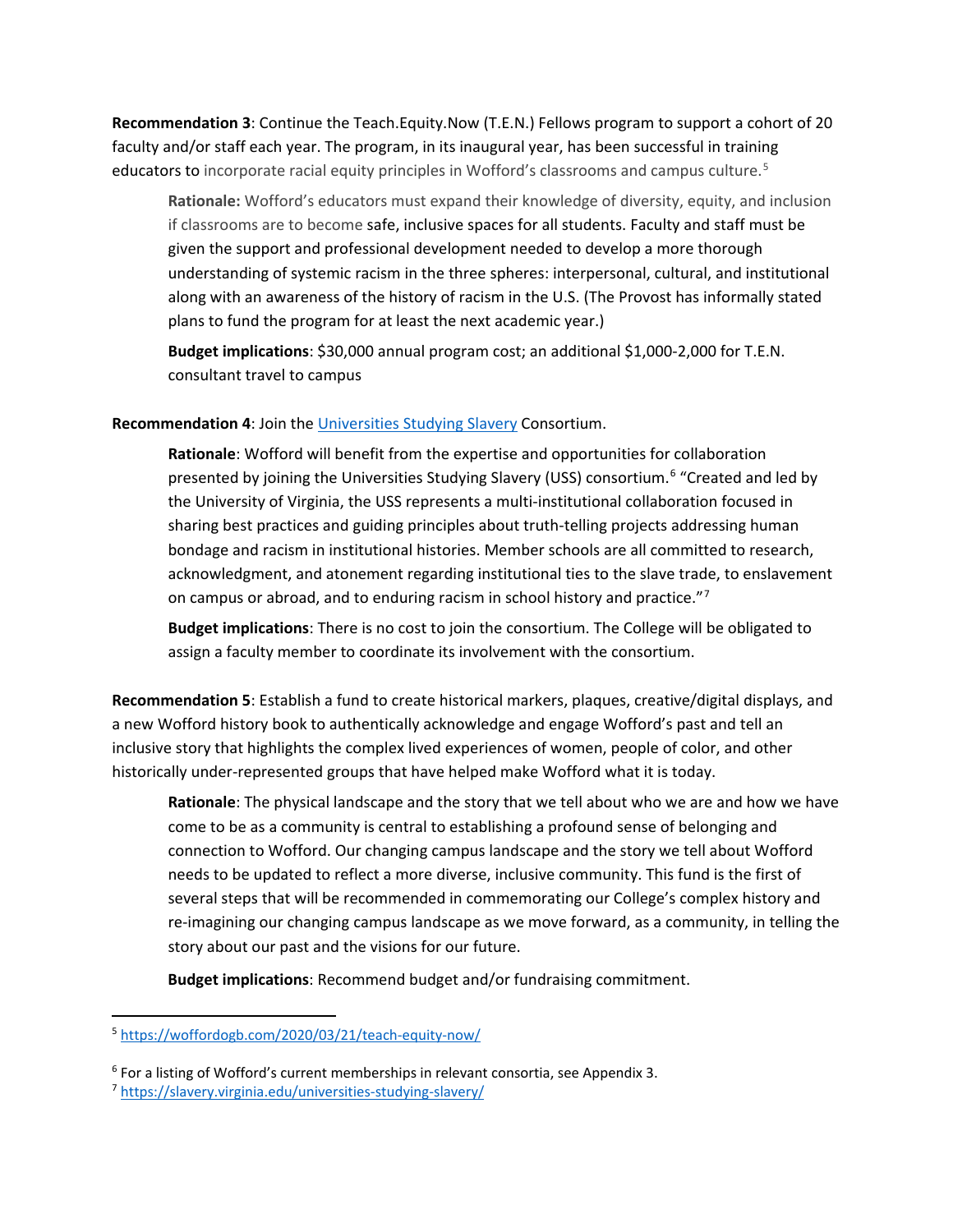#### **LISTENING SESSIONS AND SURVEYS**

Listening sessions with a broad array of stakeholders are in progress and will be conducted through early March. Current students, faculty, staff, alumni, and trustees have been invited to participate in listening sessions, and community stakeholders and friend of the college will be invited to sessions. A survey link is available on the Committee website for those who prefer to give their input in writing. While listening sessions and surveys are still underway, many important themes are already recurring. A list of themes is provided below. Further themes, context, and analysis will be provided in the comprehensive May report.

### *Wofford as a community*

- Sustained relationships and friendships
- The support of professors and staff members along with strong professional relationships with alumni or friends of the college have helped students develop personal and professional opportunities
- The people make Wofford what it is; it's more that than the institution or the buildings
- Wofford as part of student/alumni identity, including as a connection to other alumni
	- o majority bring it up as being a part of their identity
	- o others only bring it up in connection/network context
- Spaces of support (specific offices, educators, organizations) sustain students and are what they remember most fondly from Wofford post-graduation
- Relationship to greater Spartanburg community (Bonner, community-engaged research, service via Greek organizations)
	- $\circ$  Interest in a scholarship for students with connections to the Back of the College neighborhood or the North Side

# *Wofford tradition*

- Concerns about changing away from "my Wofford"
- Desire for change to meet today's changing social justice and equity landscape and demographics
- Wofford has significant sense of tradition; "The Wofford Way"; negative and positive perceptions of both of these concepts
- "If I tried to get into Wofford now I couldn't"; pride from alumni of Wofford's increased academic excellence and national reputation, while still identifying it as "my Wofford"

# *Strong academics and a place for growth*

- "Free speech" vs. "indoctrination" concerns, primarily from older alumni not in close contact with the college's current practices; concerns about preserving and respecting diversity of thought and teaching critical thinking
- Focus on academics while a student was paramount for some, who may have been less engaged in campus/national/global issues as a result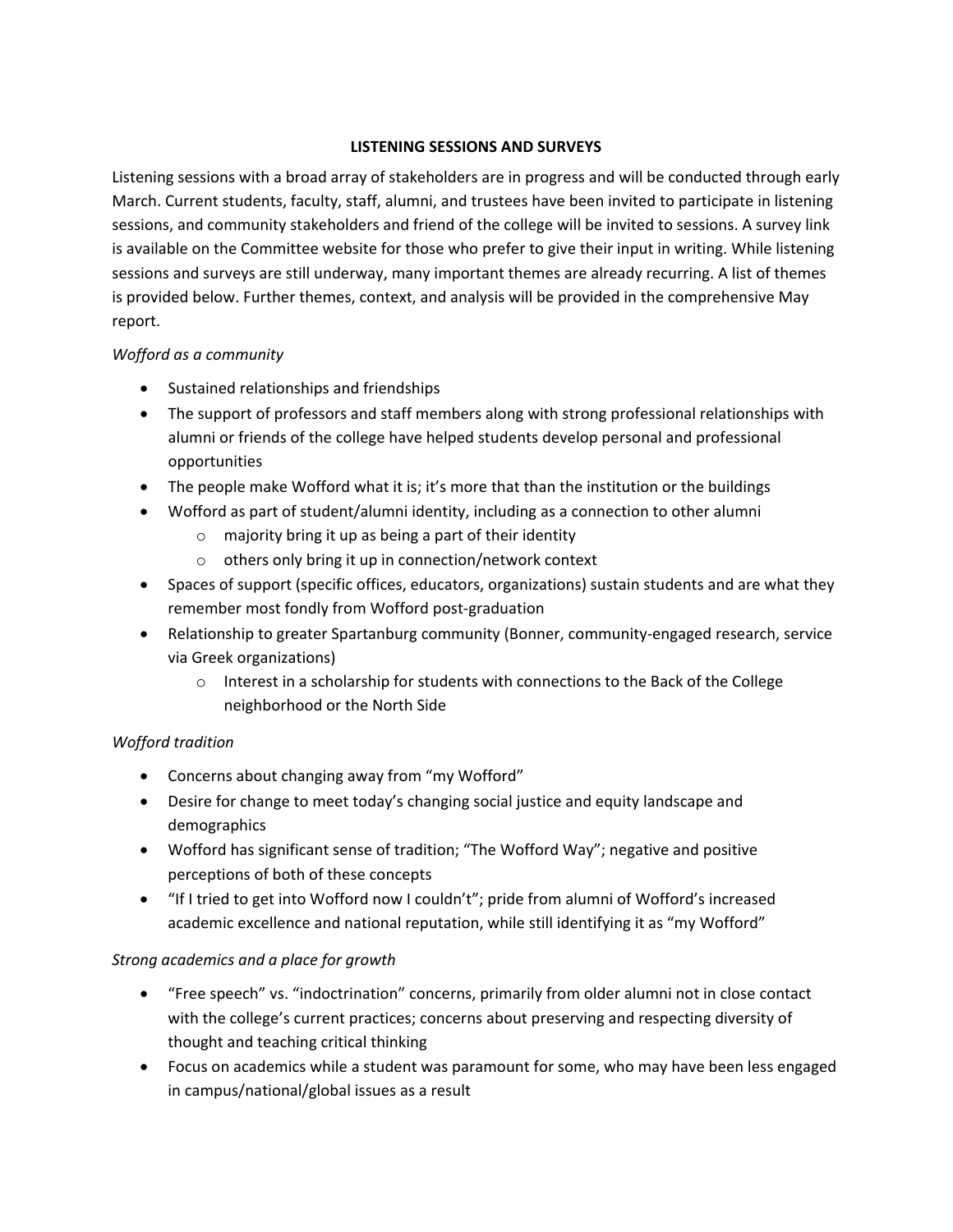- "Wofford taught me how to think and reflect" on values/purpose; we must preserve strong liberal arts core going into the future to support such growth in current students
- Alumni say they developed or deepened their identity due to Wofford curricular and cocurricular education

## *Different experiences of students/alumni, varies by decade and identity (race, socio-economic status, Greek/non-Greek)*

- Alumni of color learned how to persevere through adversity made them stronger, better equipped to deal with real world
- Assumptions from some about others' experiences being the same as their own (unawareness of pain and discrimination), others state they know they don't know about others' experiences
- Privilege recognized and unrecognized affecting experiences and perceptions of experiences
- Greek life very important/dominant of social life on campus and older alumni saw all of Wofford as a sort of fraternity

### *A need to shift the campus culture and larger Wofford culture*

- Desire for Wofford to show leadership (e.g. ahead of peer institutions) on moving toward greater justice, equity, diversity, and inclusion
- More diverse representation desired representation among faculty, Wofford ambassadors, counselors, student-led organizations
	- $\circ$  Opportunity hire program for faculty support alumni of color in graduate school so that they can join the faculty
- Need to increase students' knowledge about race and equity issues and its connection to students' treatment of each other
- Policies more important to changing student experience than one-time changes
- Alumni express desire to be part of the conversation going forward
- Some reports of faculty/staff being unaware or unempathetic of financial and other obstacles to success
- Need for accountability and professional development for all faculty and staff who engage with students (e.g. in teaching, advising)

### *Sustainability and recruitment*

- Scholarships and overall affordability absolutely fundamental to diversity going forward
- "Endowment, endowment, endowment"
- Funding for alumni who want to send their child/grandchild here but financially cannot
- Recruitment and awareness of changing demographics of high schools in SC; more targeted recruitment and "special experiences" for prospective students of color
- One key to recruitment is answering the question: why are students of color not coming to Wofford even when the school offers a good deal?
- Going out to key areas and letting students of color know Wofford is an option for them alumni of color say Wofford wasn't on their radar until one person reached out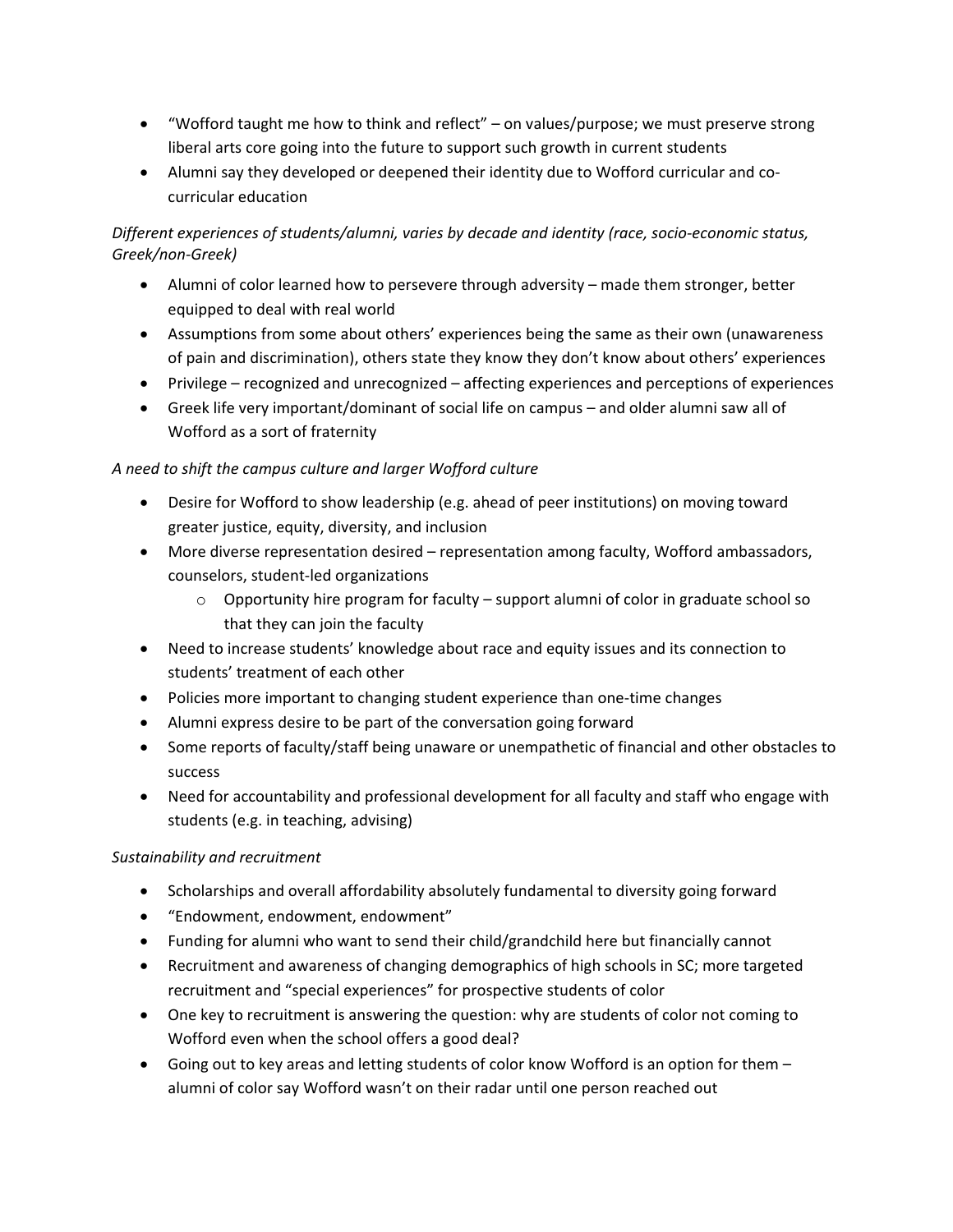#### *Perceptions and communication concerns*

- Some alumni say: Prioritize listening to current students, so they will become engaged alumni
- Some students have perception that alumni donations being weighed over their own needs
- Students and recent alumni: perceptions of lack of engagement on issues and lack of appreciation for urgency from college leadership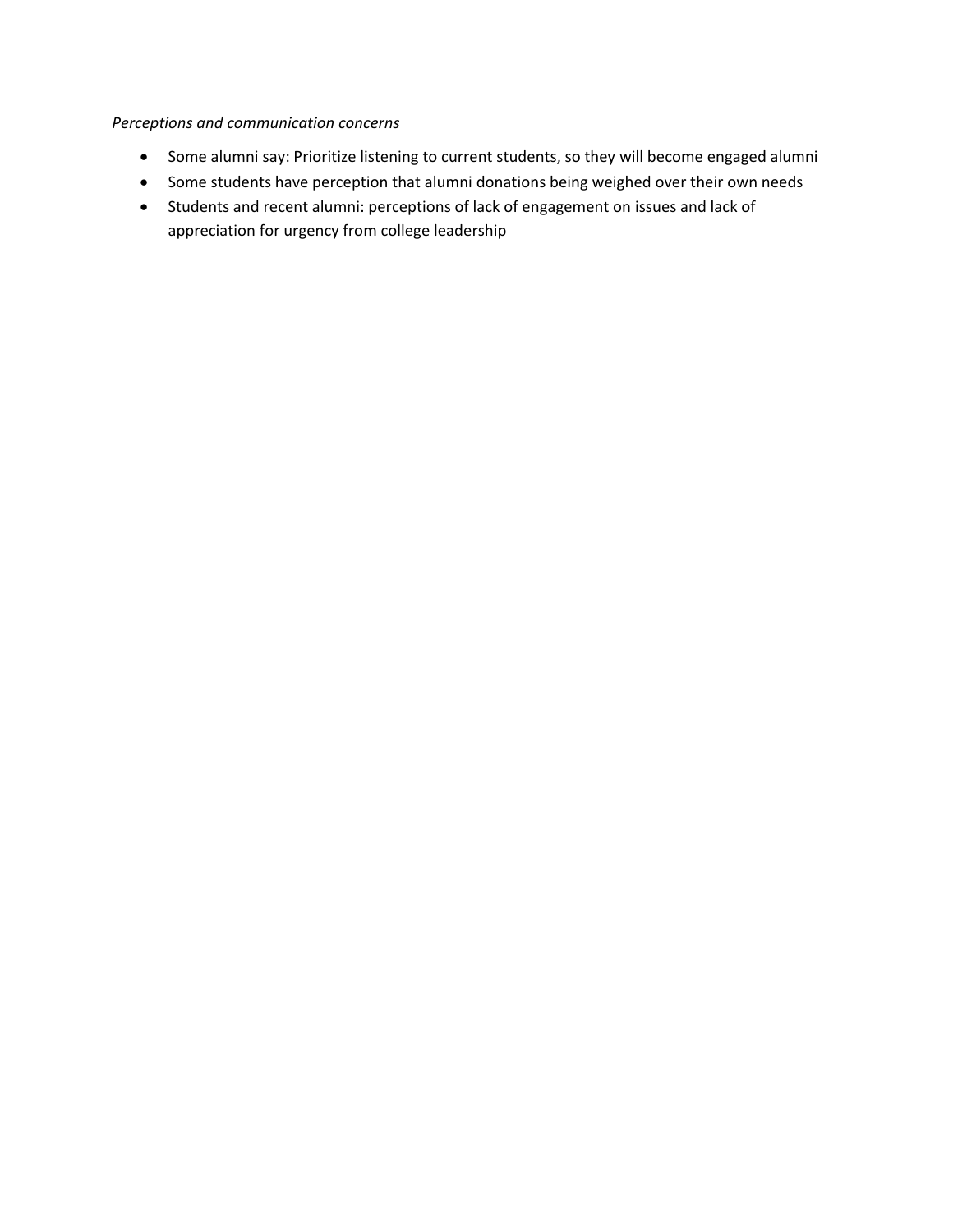#### **Appendix 1.** Wofford College Peer Institutions: The Senior Diversity Officer Role

In addition to various discussions both within the Committee as well as among Wofford's staff, Working Group 5 conducted research to evaluate whether Wofford's peer institutions have employed Senior Diversity Officers (SDOs) and, if so, at what level of authority. This peer set has been consistently used for the College in other benchmarking efforts. The peer set is comprised of:

- 1. Centre College
- 2. Davidson College
- 3. Furman University
- 4. Hendrix College
- 5. Rhodes College
- 6. Sewanee University
- 7. Washington & Lee

The group studied these institutions to determine the following information: 1) Whether or not an SDO is in place at the institution; 2) what is the role or function of the position; 3) what is the reporting structure for the position (to whom does the position report); and 4) brief summary of the SDO's professional background. In brief, the research indicated:

- 4 of the 7 institutions have created either specific positions or functions to support their diversity and inclusion initiatives
	- o Furman, Centre, Hendrix, and Rhodes all have Senior Diversity Officers
	- o Davidson does not have an SDO; however, they have 2 positions dedicated to DEI initiatives: Asst. Dean of Students for D&I and Program Coordinator for D&I
	- $\circ$  Sewanee has created (but not yet filled) an SDO position and appears to be in the early stages of DEI development
	- o Washington & Lee appears to have an interim SDO
- Of the 4 SDOs in place, it appears that the roles have been in place for 2-3 years on average
- For the reporting level of the position, less reliable information was available.
	- o While most of the institutions in the peer set seemed to have their DEI functions residing under their Office of Student Affairs, the SDO at two (Rhodes and perhaps Furman) report directly to the president of the institution.
	- $\circ$  In several instances, the organizational charts available may not reflect the institutions' most recent efforts and structuring around their current DEI initiatives.
	- $\circ$  Further research or follow-up interviews may be required to provide clarity around this particular data.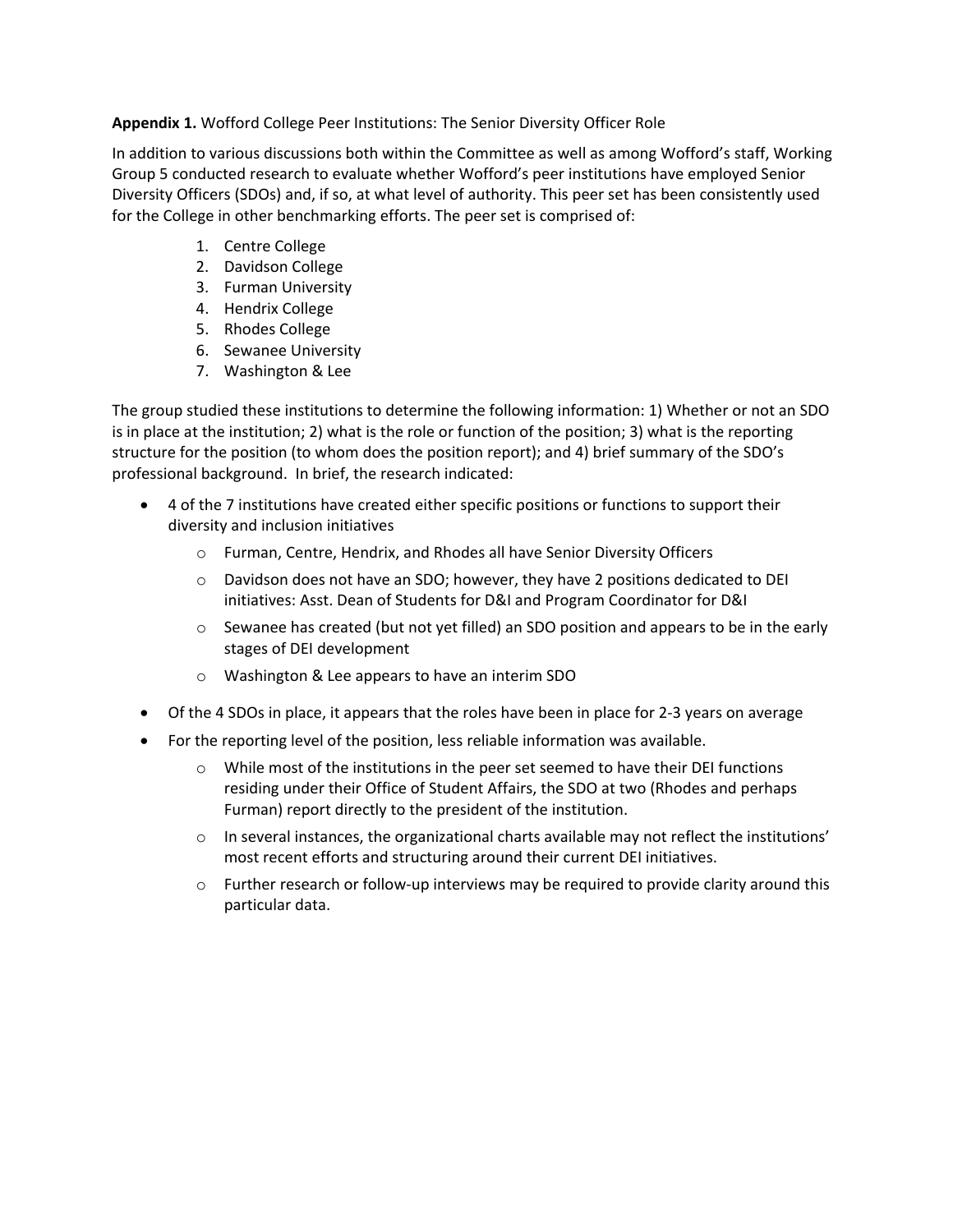**Appendix 2.** Wofford College Peer Institutions: ODI Staffing, National Panhellenic Council Organizations, and DEI Role in Athletics

| <b>Peer Institution</b>       | <b>Diversity and Inclusion Contacts</b>                                                                                                                                                                                                                                                                                                                            |  |  |
|-------------------------------|--------------------------------------------------------------------------------------------------------------------------------------------------------------------------------------------------------------------------------------------------------------------------------------------------------------------------------------------------------------------|--|--|
| Centre College                | *Associate VP for Diversity Affairs & Assistant to<br>$\bullet$<br>President                                                                                                                                                                                                                                                                                       |  |  |
|                               | Director of Diversity and Inclusion Programming                                                                                                                                                                                                                                                                                                                    |  |  |
| Davidson College              | *Assistant Dean of Students for Diversity and Inclusion<br>Program Coordinator for Diversity and Inclusion                                                                                                                                                                                                                                                         |  |  |
| <b>Furman University</b>      | *Chief Diversity Officer<br>$\bullet$<br>Director of the Center for Inclusive Communities<br>$\bullet$<br>Assistant Director of the Center for Inclusive<br>Communities<br>Associate Athletics Director for Academic Success,<br>Diversity, Inclusion, and Engagement                                                                                              |  |  |
| <b>Hendrix College</b>        | *VP for Diversity & Inclusion and Chief Diversity Officer<br>$\bullet$<br>Director of Student Activities & Coordinator of LGBTQ+<br>$\bullet$<br><b>Student Services</b>                                                                                                                                                                                           |  |  |
| <b>Rhodes College</b>         | *VP for Strategic Initiatives and Chief Diversity Officer<br>$\bullet$<br>Dean for Faculty Recruitment, Development, and<br>Diversity                                                                                                                                                                                                                              |  |  |
| Sewanee University            | *Vice Provost for Diversity, Equity, and Inclusion <sup>8</sup><br>$\bullet$<br>Director of Multicultural Student Affairs                                                                                                                                                                                                                                          |  |  |
| Washington and Lee University | *Dean for Diversity, Inclusion and Student Engagement<br>$\bullet$<br>Assistant Director of Inclusion and Engagement<br>Assistant Director of Inclusion and Engagement for<br>LGBTQ+ Support<br>Director of Jewish Life<br>$\bullet$<br>University Counselor and LGBTQ Coordinator<br><b>Catholic Campus Minister</b><br>Faculty Advisor to Campus Muslim Students |  |  |

Staffing in DEI-related positions at peer institutions:

<span id="page-7-0"></span><sup>&</sup>lt;sup>8</sup> This newly created position has not yet been filled, but the person in this role will oversee the newly created Office of Diversity, Equity, and Inclusion which may include additional staff not yet announced.

<sup>\*</sup>Denotes the highest-level position with working titles that include either diversity, equity, or inclusion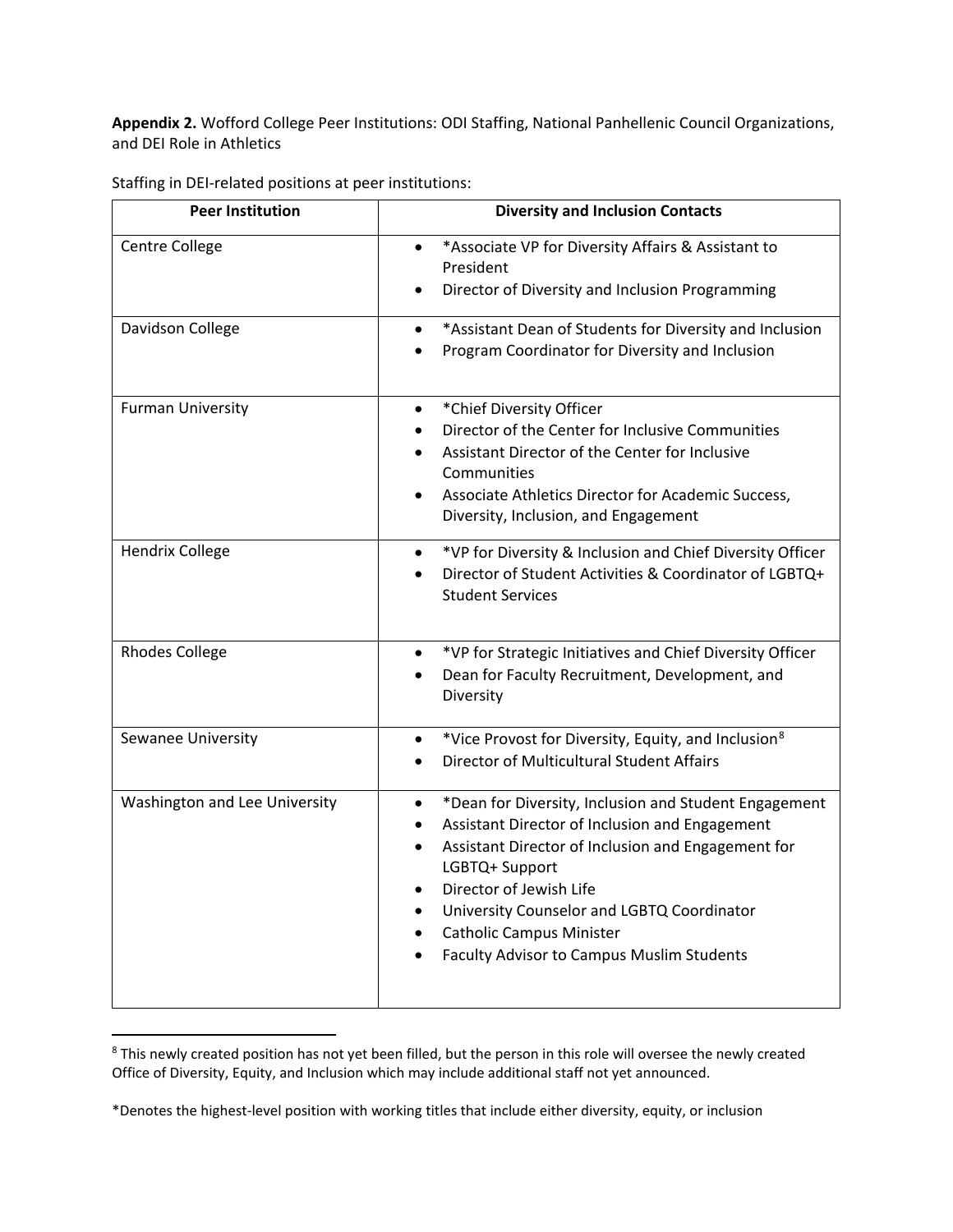NPHC organizations at peer institutions:

| College                                          | <b>Total Student</b><br>Body | % of BIPOC<br>students | # of NPHC<br>orgs | DEI position in<br>Athletics |
|--------------------------------------------------|------------------------------|------------------------|-------------------|------------------------------|
| <b>Centre College</b>                            | 1,450                        | 16.50%                 | $\mathbf 0$       | <b>No</b>                    |
| <b>Davidson College</b>                          | 1,983                        | 32%                    | 4                 | No                           |
| <b>Furman University</b>                         | 2,629                        | 20%                    | $\mathbf{1}$      | Yes <sup>9</sup>             |
| <b>Hendrix College</b>                           | 1,208                        | 19.70%                 | 0                 | No                           |
| <b>Rhodes College</b>                            | 2,010                        | 25%                    | $\overline{4}$    | No                           |
| <b>Sewanee University</b>                        | 1,710                        | 15.70%                 | 0                 | No                           |
| <b>Washington &amp; Lee</b><br><b>University</b> | 1,843                        | 20.13%                 | $\overline{4}$    | No                           |

The National Panhellenic Council (NPHC) does not currently have an official charter on Wofford's campus. The college desires to (re)establish NPHC chapters, which will require that necessary structures be put in place. Staff support for these efforts requires expertise of the intricacies associated with these fraternities and sororities which operate very differently from the Interfraternity Council (IFC) or Panhellenic Council (PC). Several of our peer institutions currently have NPHC presence (see above). DEI support for student athletes would provide support to SAAC and to athletes who encounter DEIrelated issues. Conversations with Elizabeth Rabb and Richard Johnson indicate that many issues are specific to athletics and are not addressed well by more general DEI programs and training. It is thus important for these students to have support from someone who has the knowledge to help them from both an athletics and a DEI perspective. Based on best practices, DEI support within athletics would not further isolate athletes but build a bridge for student-athletes to the rest of the college experience. Samford created in June 2020 a DEI position specifically dedicated to athletics. The person in that role provides programming not only for students but coaches and administrators.

<span id="page-8-0"></span><sup>9</sup> Furman University has an Associate Athletics Director for Academic Success, Diversity, Inclusion, and Engagement.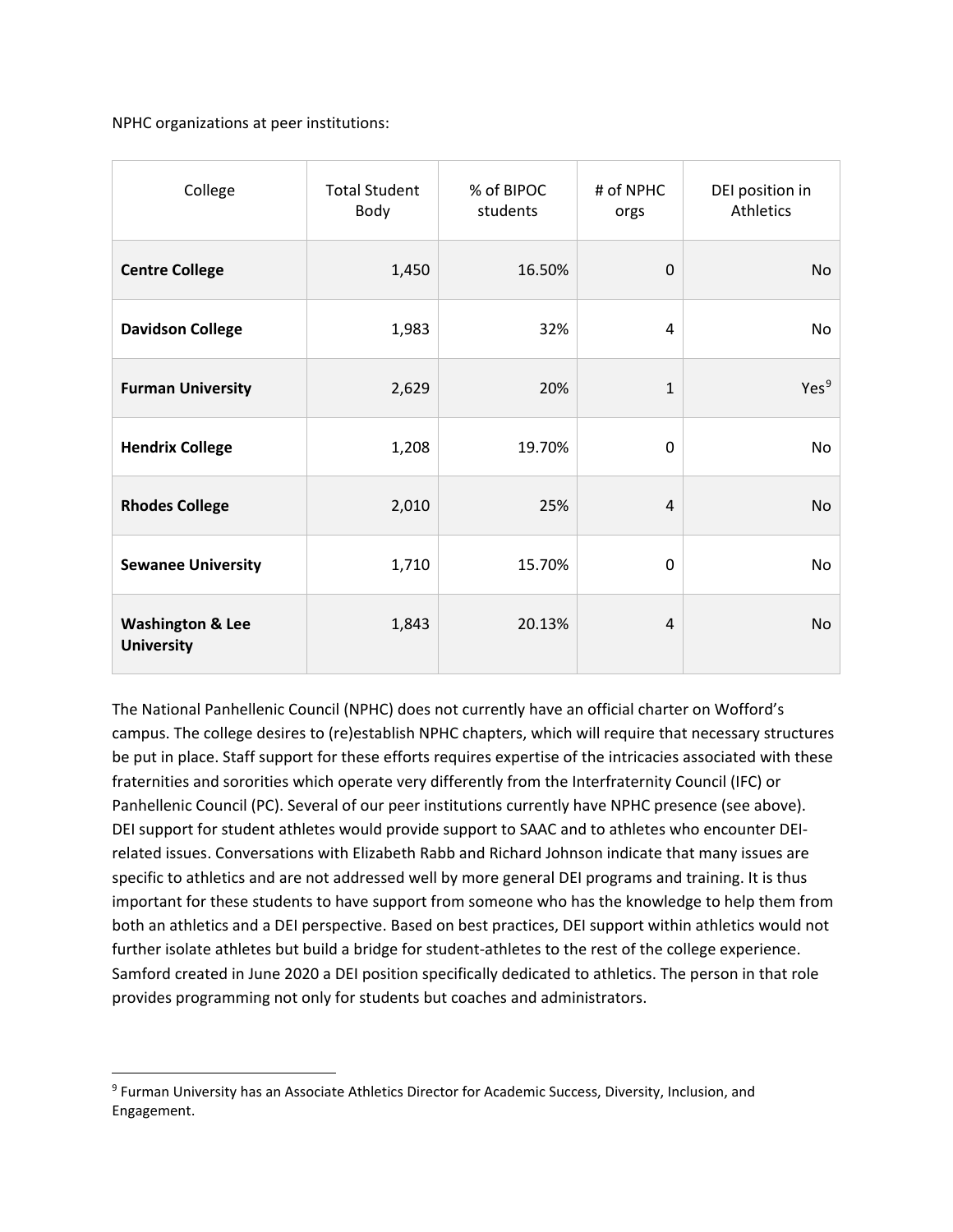### **Appendix 3. Wofford's current memberships in relevant consortia**

| Consortium                                              | Led/coordinated by | Member |
|---------------------------------------------------------|--------------------|--------|
|                                                         |                    | since  |
| Legacies of American Slavery,                           | Camille Bethea     | 2020   |
| Council of Independent Colleges                         | Dan Mathewson      |        |
| Truth, Racial Healing & Transformation, W.K. Kellogg    | Jessalyn Story     | 2020   |
| Foundation                                              | John Miles         |        |
| Just Futures Initiative, Andrew Mellon Foundation       | Jessalyn Story     | 2021   |
|                                                         | Kim Rostan         |        |
| Liberal Arts Colleges Racial Equity Leadership Alliance | Dan Mathewson      | 2020   |
| (LACRELA)                                               |                    |        |
| National Coalition Building Institute (NCBI)            | Sara Milani        | 2015   |

Universities Studying Slavery is a historically oriented national consortium that would make available to Wofford resources and collaborators specific to studying and telling the story of Wofford's history with slavery.